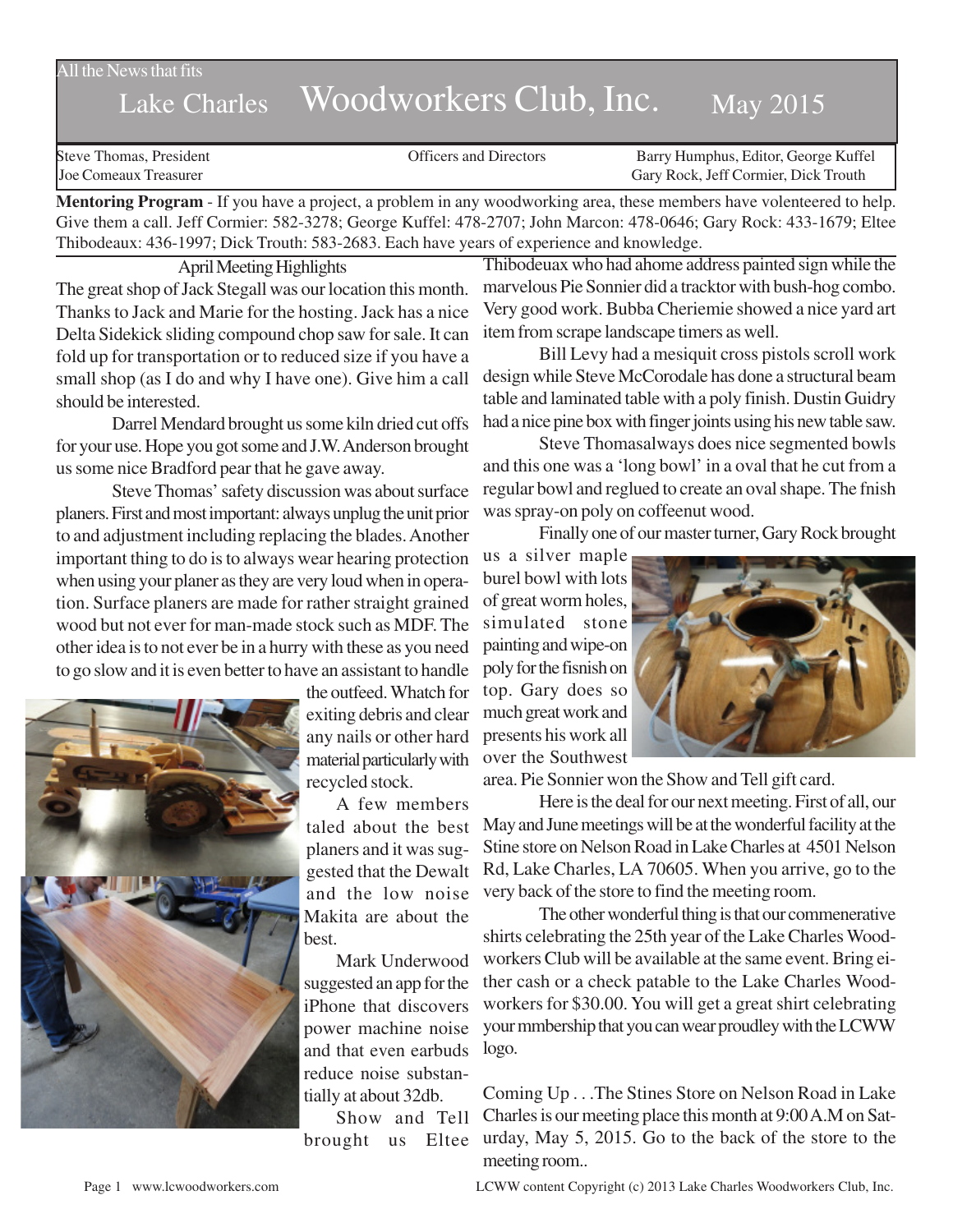## Get Dust (Before It gets You)

While no single accessory will catch all the dust and chips that go airborne when turning or sawing wood, the Big Gulp Ultimate Dust Hood gobbles up a lot of it. When tethered to a 1-hp or larger dust collector with 4" hose, the Big Gulp gathers in most of the chips made when hollowing out a bowl or vessel. It's especially effective at sucking up sanding dust from turnings--the stuff you'd breathe into your lungs otherwise.

The Big Gulp mounts between the ways of any lathe bed on three slotted arms with locking knobs, allowing you to position the hood where you need help most. You can also get it on a floor stand (model #DBU30, \$120) or the long-armed Dust Picker (model #DPICKER2, \$60), which has a smaller hood, for dust collection behind a mitersaw, radial-arm saw, or other dust-spewing tool. Big Gulp Ultimate Dust Hood Model #DLGULP, and about \$60.

When you've got to have dust collection in hard-toreach areas or places where a 4" hose gets in the way, attach a Loc-Line articulated hose to your shop vacuum (or with a reducer to a larger dust-collection system). Bend Loc-Line to almost any configuration, and snap on a nozzle to place the suction right where you need it. Use couplers to join multiple lengths of hose. We like Loc-Line for use with any stationary sander, as well as drill presses and router-table operations when you can't use a fence-mounted dust port. The Loc-Line Modular System with 21/2"x23" hose, is about \$26.

If your dust collector's filter bag puffs up like a taut balloon, you're probably not getting maximum airflow through your collector. Although many manufacturers offer high-efficiency filter bags (1 to 5 microns) as standard or optional equipment, most don't do anything to optimize airflow. American Fabric Filter custom-makes oversize 1-micron bags that increase airflow by not restricting it. Top bags cost from \$120 to \$150, and bottom bags from \$70 to \$85. See them at many suppliers.

Debris can build up in the grooves of typical blast gates, preventing them from closing fully, so they leak air and ultimately reduce suction where you need it. Lee Valley's self-cleaning gates extend through the bracket to push debris out of the groove and prevent such buildup. Go to Lee Valley to find them.

Flexible dust-collection hose has a metal supporting wire that spirals throughout it to prevent the hose from collapsing under suction. But with ordinary hose clamps, leaks can occur where the clamp crosses that wire. Bridge hose clamps straddle the metal wire, as shown, which allows the clamp to fully seal the hose to the connector or dust port.

There's an accessory for those of us who don't have the luxury of a central dust-collection system and have to move the collector from tool to tool. Fazlok Quick Disconnect male and female fittings allow you to make changes quickly and without tools. You simply twist and turn to lock and unlock the hose from the tool. Install female Fazlok fittings on your collector's inlet and on the dust ports on your tools; then clamp male fittings onto both ends of your flexhose. To maximize airflow, you can have several hoses of different lengths, and use the shortest hose you need to get from the collector to the tool. Fazlok Quick Disconnect Hose Fittings for 2 1/2" & 4" systems.

Okay, you've got a shop vacuum that you attach to your portable power sander for dust extraction, but the hose proves too bulky, too stiff, or the ribs catch on edges. Bosch's crushproof lightweight hose eliminates those worries. With an adapter on one end to fit any 2 1/2" vacuum opening, the soft, flexible 19mm hose easily attaches to many sanders. We also recommend Fein's universal rubber adapter that enables attachment to virtually any sander, even those with rectangular dust ports.

We've all been there: To remove the caked-on dust from the pleated paper filter of your shop vacuum, you tap it, beat on it, or blow it out with compressed air, but you still can't get it fully clean. Not so with Cleanstream filters, made of non-stick Gore-Tex material you can clean with air or water, so it works on wet and dry pickups. They deliver finer filtration than paper varieties--trapping particles as small as 0.3 micron. Filters fit Shop-Vac, Craftsman, and Ridgid brands. Cleanstream Wet/Dry Vacuum Filters available from Amazone and other suppliers.

Mirka's Abranet sanding discs are made of a porous, meshlike material, with grit on one side and hook-andloop-style fasteners on the other. The result: You get effective dust collection through all the pores without taking the time to line it up with the sander's dust-collection holes. Abranet comes in 13 grits from 80 to 1,000, and costs nearly twice as much as Mirka's Gold sandpaper discs. But the better dust collection means the abrasive won't load up with sanding dust, so it lasts longer than typical sandpaper. And it means you'll put less dust into the air. Abranet also comes in sheets and rolls. Get them at Amazon.

Dust-collection hoods for Leigh and Rockler dovetail jigs do a remarkably good job of corralling the spray of chips and dust created when router-cutting dovetails. Each fixture mounts directly onto the jig's front--including older models with the help of special mounting kits--and you sim

Continued on Page 3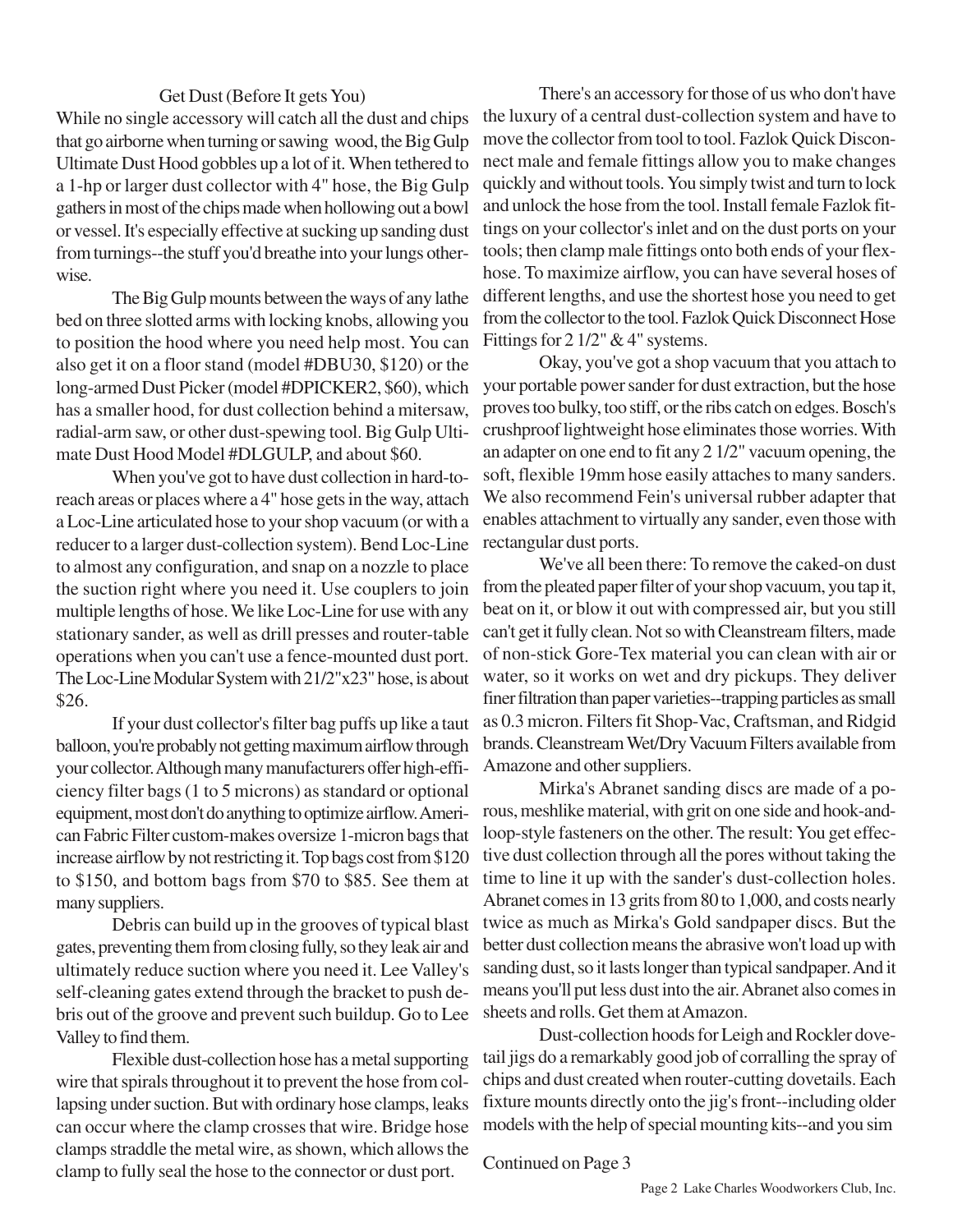## Dust Collection continued

ply attach your shop vacuum hose to the 2 1/2" port. The Leigh VRS, features a flat top that supports your router flush with the tops of the jig fingers. A sliding dust port glides underneath and follows the router.

The Rockler dovetail dust-collection hood has soft bristles that stick up from a dust hood, allowing the router bit to pass through without harm. See them at the Rockler store or online. Barry Humphus.

#### More Dust

After adding a garbage-can chip separator to a dust-collection system, you may decide it would be easier to take the chips to the curb if you put a trash-can liner in the can. Oops! The first time you turn on the collector, it sucks the liner into the hose, rendering the system useless.

To remedy this situation, fashione a sleeve out of 2x4" welded fencing that fits inside the trash-can liner. You need to make yours an inch or so smaller in diameter than the bottom of the can to keep from damaging the liner as you insert the sleeve. When it comes time to empty the can, lift out the sleeve, wiggling it from side to side. Then, just pull out the bag, tie it up, and take it to the curb.

Looking for a better way to hook up sections of 4" flexible dust-collection hose? The solution is percolating in your pantry!

The next time you empty a one-pound coffee can, cut off the bottom and use the can as a coupler. The rolled steel edges of the can prove much stronger than the crimped hose connectors sold in stores. Attach the hose leading to the dust collector with a screw-type hose clamp, and if you want a quick-change fitting, connect the hose leading to the tool with a 4" spring clamp.

There's a dust-collection blast gate you can build quickly and easily without spending much money. First, cut all the pieces from 1/4" Baltic-birch plywood and bore a 4 1/2" hole with a circle cutter. Then, glue and clamp the plywood spacers to one of the 7x7" plywood pieces. Now, cut a 4" section of PVC cold-water drain coupling in half and epoxy the coupling halves in the 4 1/2" holes, flush with the inside surface of the plywood.

When the glue and epoxy cure completely, assemble the two halves of the blast gate with glue and brads. Now, slide the gate into the gate housing and connect your dustcollection piping to the PVC couplings/ You got it.

If you have trouble holding the lower dust-collection bag while tightening the band clamp that secures it, try this. Buy a 1"-wide piece of hook-and-loop material (available

from fabric stores) that's as long as the circumference of your dust-collector bag. Epoxy one of the strips to the perimeter of the dust collector where shown, and sew the mating strip to the inside of the bag.

Now, when you reinstall the bag, the hook-and-loop strips hold it securely in place while you tighten the band clamp. To keep the adhesion secure, vacuum the dust off the hook-and-loop strips from time to time.

A garden rake isn't standard shop equipment, but it sure comes in handy for separating hose-clogging chunks from a pile of shop debris. Just rake through the pile before you use the vacuum.

It's great to have a powerful shop vacuum, but you may often battle with your to keep it from sucking the floor nozzle tightly to the shop floor. Solve the problem by cutting and mounting a set of small plywood wheels to the underside of the nozzle. The wheels roll easily across the floor, even through debris, and keep the nozzle from attaching itself to the floor.

If you struggle with dust collection every time you mount a holesaw to your drill press, try this. Built a simple hold-down, that keeps the shop vacuum's hose close to the holesaw. With the hose clamped in place and the shop vacuum running, make a series of progressively deeper cuts, lifting the holesaw clear of the workpiece between plunges. This clears the sawdust from the saw's teeth and makes cutting holes faster and much less frustrating.

Several years ago I built home-made shop dust collector for my shop. I installed an air-filtration unit in my shop and plugged it into a 60-minute timer-controlled outlet. This lets the blower continue to pick up any dust that might be suspended in the air after I leave. Now I don't have to remember to come back later to turn it off. This is easy to do and you never have to recall that you left it running.

To make a limited number of ports serve more machines, concider some recreational vehicle (RV) sewer-hose fittings. With these, you can quickly disconnect the hose from one machine and connect it to another machine nearby. The crushproof rubber hose flexes easily and extends to reach several machines. The fittings lock down tight-thanks to their waterproof rubber seals-yet release with a quick twist. These are available from many sources including the box stores and RV cnters.

Stines in Lake Charles on Nelson Road Please note our meeting locations for the next two meetings. The wonderful folks at Stines in Lake Charles have opened their meeting room to us for many opportunities. While you are there, please look around to find what you need for your home or shop.